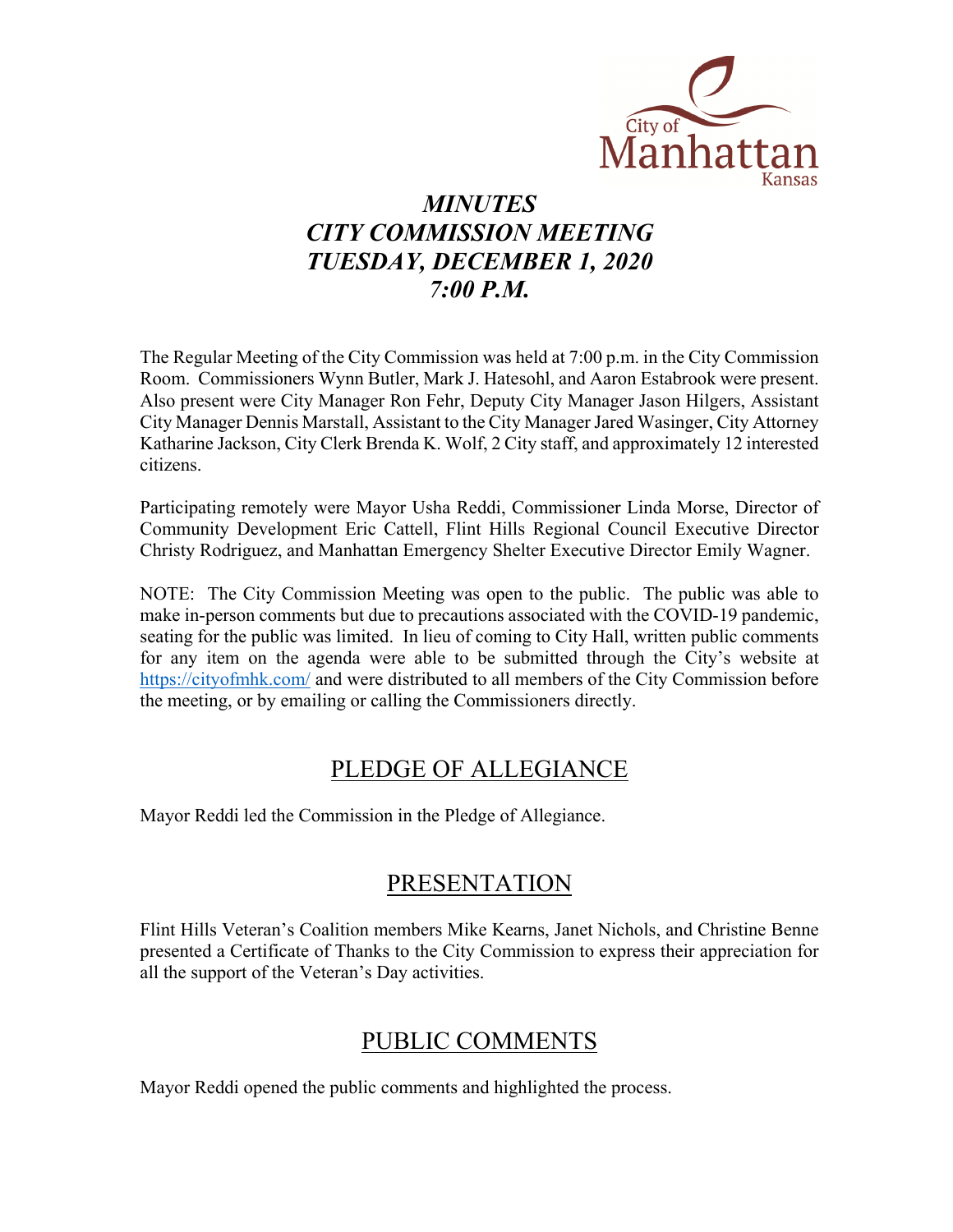### PUBLIC COMMENTS *(CONTINUED)*

Hearing no comments, Mayor Reddi closed the public comments. There was one (1) written public comment submitted.

## COMMISSIONER COMMENTS

Commissioner Butler reminded everyone about the Mayor's Spirit of the Holidays Lighted Parade on Friday, December 4, 2020, at 5:30 p.m., and the City of Manhattan Parks and Recreation Department Red Cedar Harvest event at the Roger Schultz Community Park on Saturday, December 5, 2020, from 8:30 a.m. – 11:00 a.m.

Commissioner Morse mentioned that the Riley County Commission has designated the Native Stone Scenic Byway, which completed a loop through the Flint Hills and will add to the tourism appeal for bicycling and races. She stated that were 145 new cases of COVID-19 from Friday, November 27, 2020, to Monday, November 30, 2020, and that that the Riley County Health Director projected that the local health care workers would receive a vaccine by Christmas. She also mentioned that USD 383 was scheduled to discuss moving to online classes until end of the semester and that other surrounding communities had already done so. She stated that many of the small communities around Manhattan have a high number of COVID-19 cases and that the number of obituaries right now in area newspapers are higher than normal due to the pandemic.

Mayor Reddi mentioned that shop Small Business Saturday was November 28, 2020, and encouraged everyone to continue to shop as much as possible locally. She stated that there would be free COVID-19 testing done on Thursdays, at CiCo Park, on December 3, 10, 17, 21, and 28, 2020, and January 7, 2021, at 11:00 a.m. – 1:00 p.m. and 5:00 p.m. – 7:00 p.m.

## CONSENT AGENDA

(\* denotes those items discussed)

### **MINUTES**

The Commission approved the minutes of the Regular City Commission Meeting held Tuesday, November 17, 2020.

### **CLAIMS REGISTER NO. 2957**

The Commission approved Claims Register No. 2957 authorizing and approving the payment of claims from November 11, 2020 – November 24, 2020, in the amount of \$2,319,121.34.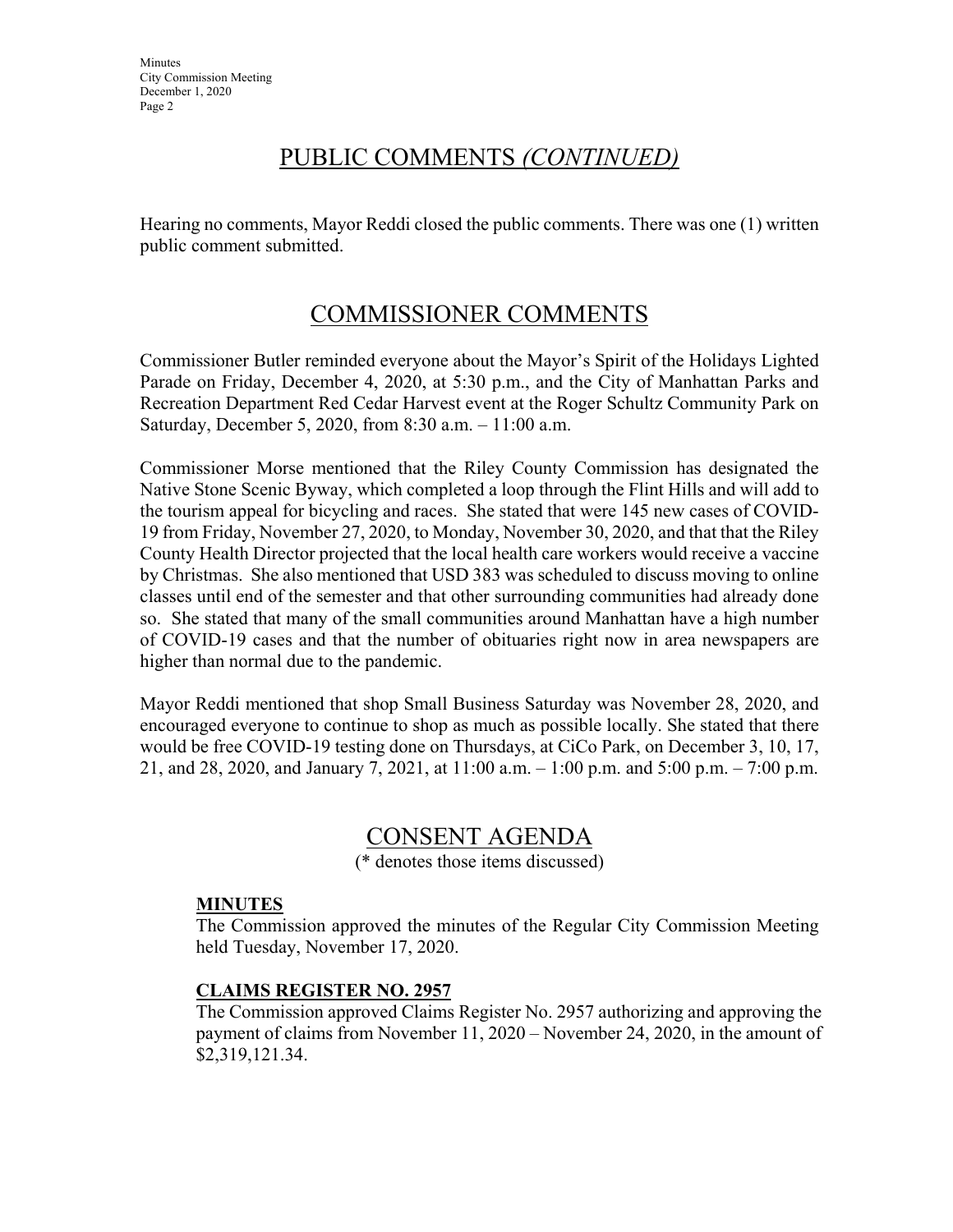**Minutes** City Commission Meeting December 1, 2020 Page 3

### CONSENT AGENDA (*CONTINUED*)

### **LICENSES**

The Commission approved a **Merchant Guard Agency License** for calendar year 2021 for American Guard Services, Inc., 505 South Broadway Avenue, Suite 209, Wichita, Kansas; Securitas Security Services USA, Inc., 9 Campus Drive, Parsippany, New Jersey; and VendTech-SGI, LLC, 250 North Rock Road, Suite 360, Wichita, Kansas; a **Tree Maintenance License** for calendar year 2021 for Gier Tree Service, 3507 Musil Drive; TreeMan-MHK, 2104 Fox Meadows; and Two Big Feet Tree Pruning & Removal, 1734 Kings Road; and an annual **Cereal Malt Beverages Off-Premises License** for Dara's #1, 1816 Claflin Road; Dara's #2, 3270 Kimball Avenue; Dara's #10, 2323 Tuttle Creek Boulevard; and Walgreens #12814, 2719 Anderson Avenue.

### **ORDINANCE NO. 7513 – 2021 ANNUAL SALARY ORDINANCE**

The Commission approved Salary Ordinance No. 7513 keeping the range of salaries for 2021 for City employees.

### **ORDINANCE NO. 7514 – AMEND CITY MUNICIPAL PARKING REGULATIONS**

The Commission approved Ordinance No. 7514 amending Chapter 31 of the Code of Ordinances related to municipal parking regulations within City Park, the Aggieville Business District and surrounding areas including creating a new resident permit zone, "Fuchsia Aggieville Resident Zone," in certain areas surrounding the Aggieville District, and on Yuma Street between  $9<sup>th</sup>$  and  $10<sup>th</sup>$  Streets, as well as the public parking lot on the south side of Humboldt Street between 3<sup>rd</sup> and 4<sup>th</sup> Streets.

### **\* MEMORANDUM OF UNDERSTANDING – BROWNFIELD GRANT AGREEMENT**

Christy Rodriguez, Executive Director, Flint Hills Regional Council, provided background information regarding the item.

The Commission authorized City Administration to finalize and the City Manager to execute a Memorandum of Understanding between the Flint Hills Regional Council, Stantec Consulting Services, of Bismarck, North Dakota, and the City of Manhattan, to develop an Area-Wide Planning Study for Plaza West and the McCall Road Extension area.

### **APPLICATION - SUPPLEMENTAL 2020 EMERGENCY SOLUTIONS GRANT CARES ACT FUNDS**

The Commission authorized the Mayor and City Clerk to sign an application for Supplemental 2020 Kansas Housing Emergency Solutions Grant CARES ACT funds in the amount of \$100,000.00 and execute any grant-related contracts.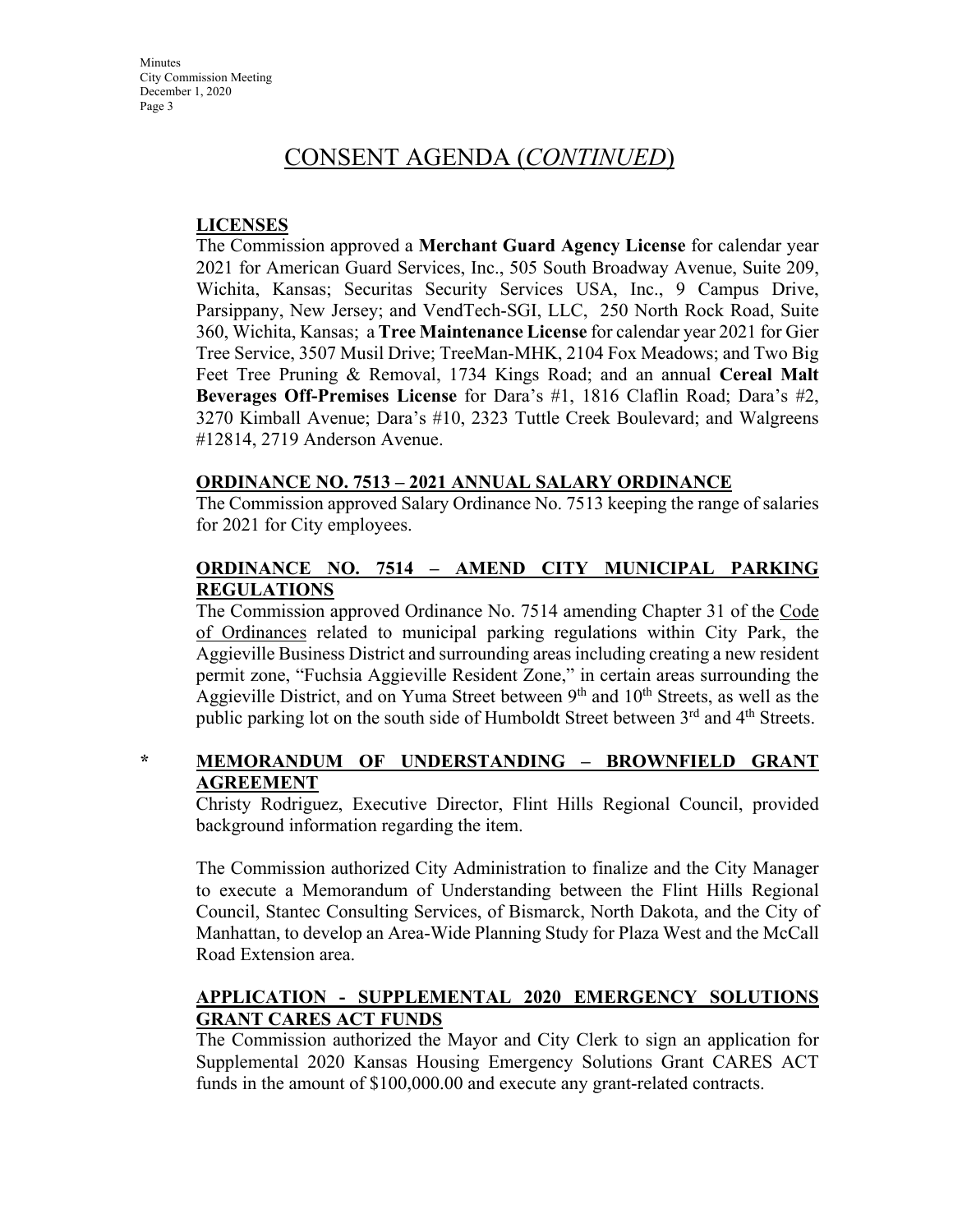### CONSENT AGENDA (*CONTINUED*)

### **EASEMENT ACQUISITIONS - LEVEE IMPROVEMENT PROJECT (SM1813, SP1908)**

The Commission approved acquisition of Tracts 56 and 62, as set forth in the recommendations of the City's acquisition agent and the attorney for the City; and authorized the Mayor and City Clerk to execute the finalized agreements on behalf of the City.

### **\* BOARD APPOINTMENTS**

Commissioner Butler requested the Riley County Law Enforcement appointments be moved to the end of the General Agenda.

The Commission approved the following appointments by Mayor Reddi to various boards and committees of the City.

#### *Aggieville Business Improvement District Advisory Board*

Re-appointment of Krista Bramhall, 4408 Leone Circle, to a three-year term, which will begin on January 1, 2021, and will expire on December 31, 2023.

#### *[Bicycle and Pedestrian Advisory Committee](http://www.cityofmhk.com/DocumentCenter/View/21758)*

Re-appointment of Seth Scobee, 1001 South Seth Child Road, to a three-year Riley County Police Department term, which begins immediately, and will expire on October 31, 2023.

### *Board of Zoning Appeals*

Re-appointment of Connie Hamilton, 120 Longview Drive, to a three-year term, which will begin on January 1, 2021, and will expire on December 31, 2023.

#### *Cemetery Board*

Re-appointment of Mike Carlson, 116 North Dartmouth Drive, to a threeyear term, which will begin on January 1, 2021, and will expire on December 31, 2023.

#### *Downtown Business Improvement District Advisory Board*

Re-appointment of Scott Augustine, 1400 Waterford Place Apt. #7, to a twoyear term, which will begin on January 1, 2021, and will expire on December 31, 2022.

#### *Historic Resources Board*

Appointment of Troy Henningson, 2000 Bluehills Road, to a three-year Landscape Architect term, which begins immediately, and will expire on April 30, 2023.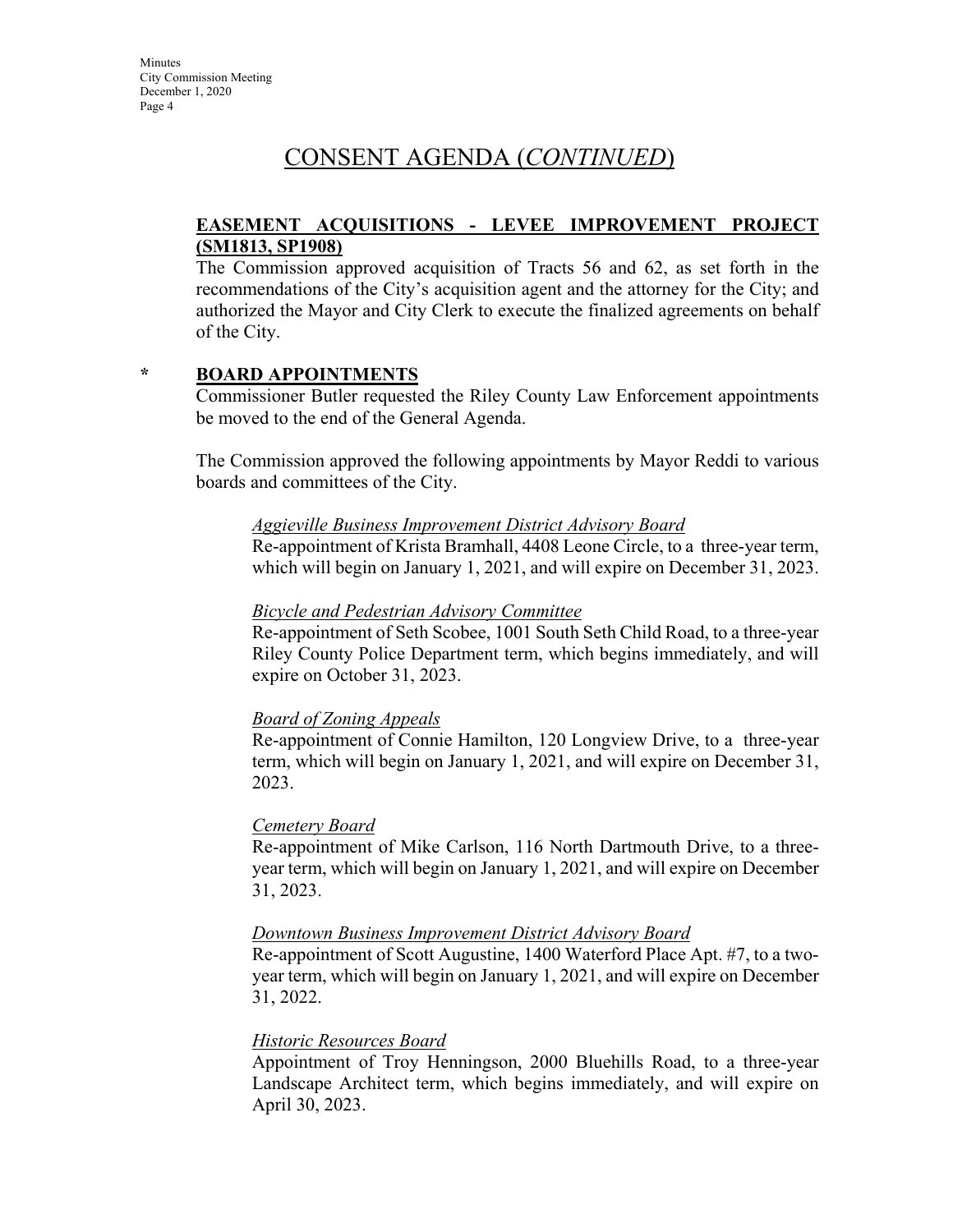### CONSENT AGENDA (*CONTINUED*)

### **\* BOARD APPOINTMENTS** *(CONTINUED)*

*\* Riley County Law Enforcement Board* Re-Appointment of Commissioner Linda Morse, 2118 Spain Drive, to a twoyear City Commissioner term, which will begin on January 1, 2021, and will

expire on December 31, 2022.

Re-Appointment of BeEtta Stoney, 805 Gillespie Drive, to a two-year City At-Large term, which will begin on January 1, 2021, and will expire on December 31, 2022.

Appointment of Patricia Hudgins, 3416 Westbaker Street, to a two-year City At-Large term, which will begin on January 1, 2021, and will expire on December 31, 2022.

### *Special Alcohol Funds Advisory Committee*

Appointment of Kevin Bryant, 7850 Lookout Drive, to a three-year term, which begins immediately, and will expire on June 30, 2023.

Mayor Reddi opened the public comments.

Hearing no comments, Mayor Reddi closed the public comments. There was one (1) written public comment submitted for the Riley County Law Board appointment item.

Commissioner Hatesohl moved to approve the consent agenda with the exception of Item I-7 and 8, Board Appointments, Riley County Law Enforcement Board, which was moved to the end of the General Agenda. Commissioner Estabrook seconded the motion. On a roll call vote, motion carried 5-0.

## GENERAL AGENDA

### **FIRST READING – EXTEND REQUIREMENTS - MASK OR OTHER FACE COVERINGS**

Katie Jackson, City Attorney, presented the item. She then answered questions from the Commission.

Mayor Reddi opened the public comments.

Linda Cook, Chief of Staff and Director of Community Relations, Kansas State University, spoke in support of extending the ordinance and reiterated how important face masks were in flattening the curve and stopping the spread of the virus.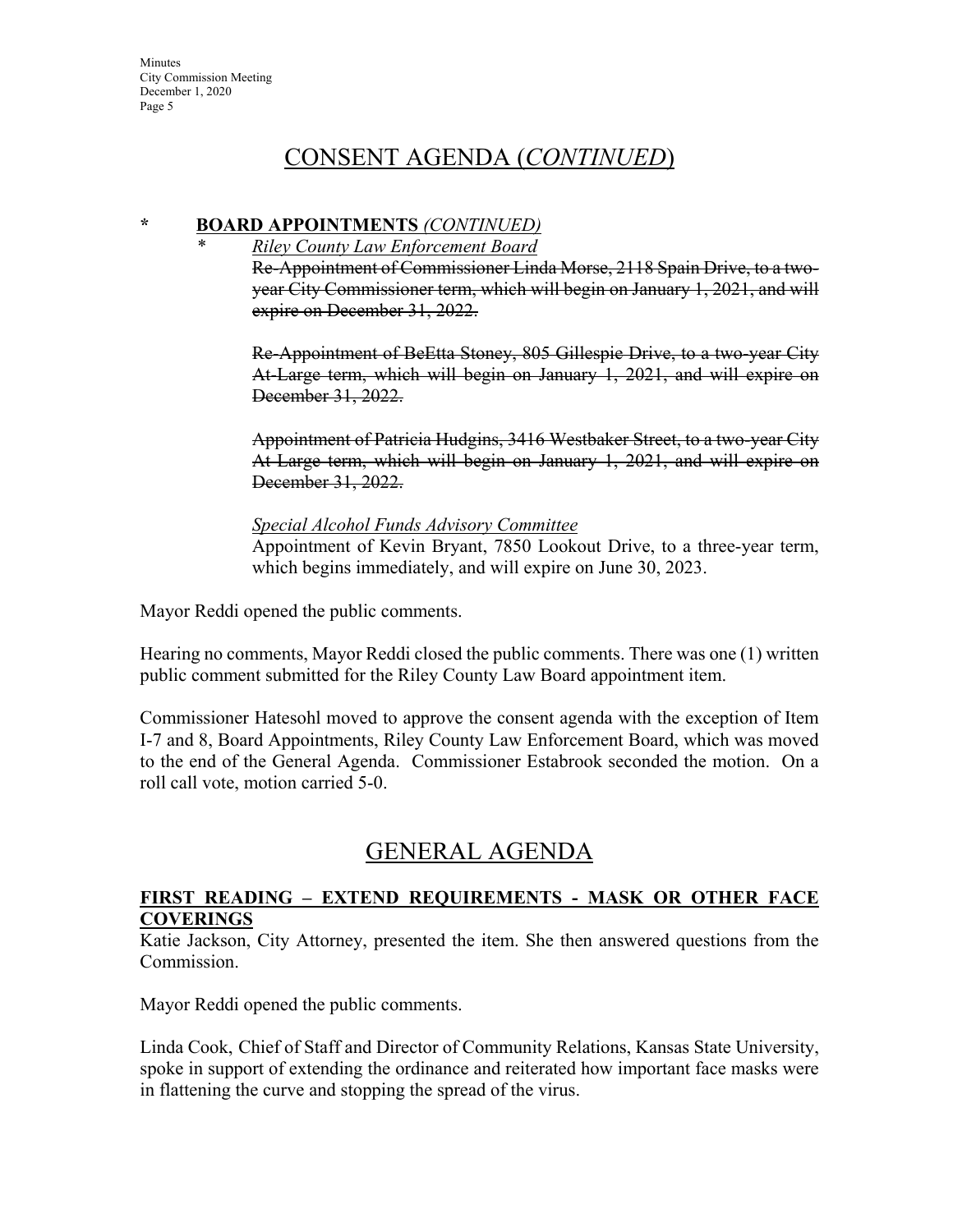### **FIRST READING – EXTEND REQUIREMENTS - MASK OR OTHER FACE COVERINGS** *(CONTINUED)*

Dennis Cook, 6854 Chinkapin Circle, asked if an individual is in a business not wearing a mask, would the person or the business be cited for the violation.

Hearing no other comments, Mayor Reddi closed the public comments. There were two (2) written public comments submitted for this item

Katie Jackson, City Attorney, addressed the question regarding enforcement of the ordinance.

After discussion, Commissioner Morse moved to approve the reading of an ordinance amending Section 22-73 of the City Code extending the term of the face mask ordinance requirements to 11:59 p.m. on May 21, 2021.

After further discussion, Commissioner Morse withdrew her motion.

Commissioner Estabrook moved to approve the reading of an ordinance amending Section 22-73 of the City Code extending the term of the face mask ordinance requirements to 11:59 p.m. on April 1, 2021. Commissioner Morse seconded the motion. On a roll call vote, motion carried 3-2 with Commissioner Butler and Commissioner Hatesohl voting against.

### **GUARANTEED MAXIMUM PRICE (GMP)/FINANCING - AGGIEVILLE PARKING GARAGE (AG1903) AND LARAMIE STREET/14TH STREET AND ANDERSON AVENUE (AG1902)**

Jason Hilgers, Deputy City Manager, presented this item.

Brian Johnson, City Engineer; Patrick Schaub, BBN Architects; Jason Hilgers, Deputy City Manager; Kelly Thompson, Olsson Studio; Mark Bachamp, Olsson; Ben Flowers, McCown Gordon Construction; and Ron Fehr, City Manager, answered questions from the Commission.

Mayor Reddi opened the public comments.

Hearing no comments, Mayor Reddi closed the public comments. There was one (1) written public comment submitted for this item.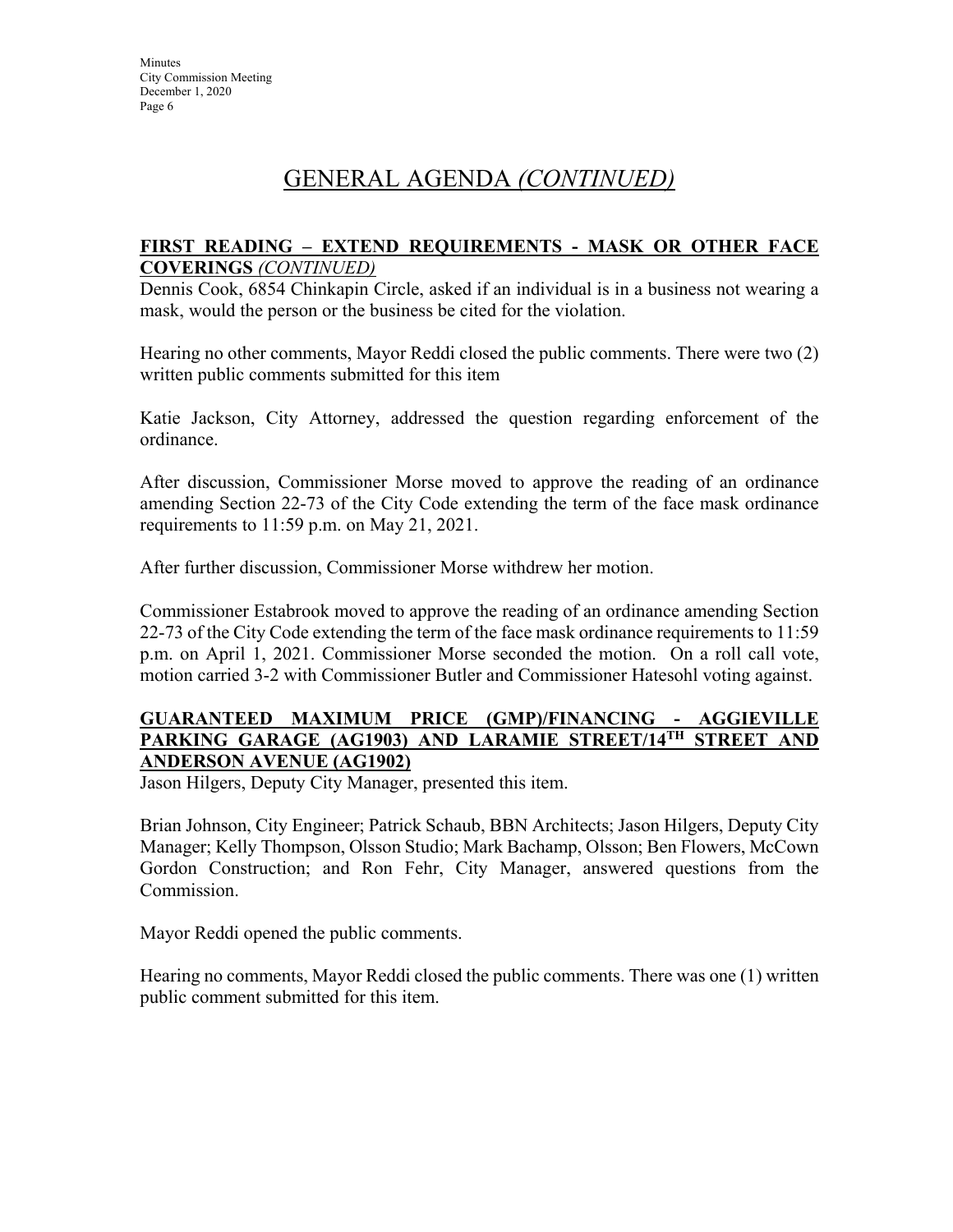### **GUARANTEED MAXIMUM PRICE (GMP)/FINANCING - AGGIEVILLE PARKING GARAGE (AG1903) AND LARAMIE STREET/14TH STREET AND ANDERSON AVENUE (AG1902)** *(CONTINUED)*

After discussion, Commissioner Estabrook moved to authorize the Guaranteed Maximum Price with McCown Gordon, of Manhattan, Kansas, in the amount of \$13,814,121.00 for the construction of the Aggieville Parking Garage *(AG1903)* and \$2,278,275.00 for the Laramie Street improvements *(AG1902)*; authorize the Mayor and City Clerk to execute all documents associated with the GMP for the projects; and approve Resolution Nos. 120120-A and 120120-B authorizing the projects for construction and financing*.* Commissioner Butler seconded the motion. On a roll call vote, motion carried 5-0.

### **ORDINANCE NO. 7515 – STORMWATER RATE INCREASE; ORDINANCE NO. 7516 – WATER RATE INCREASE; ORDINANCE NO. 7517 – WASTEWATER RATE INCREASE**

Rob Ott, Director of Public Works, provided an update on the levee improvements project and the betterments, the current cost estimates and funding sources and the rate structure adjustments necessary in the utility funds. He then answered questions from the Commission.

Brian Johnson, City Engineer, presented the stormwater fund update and 2021 fee adjustment item. He then answered questions from the Commission.

Ron Fehr, City Manager, provided additional information regarding the surcharge.

Randy DeWitt, Assistant Director of Public Works, presented the water and wastewater 2021 rates and charges item. He then answered questions from the Commission.

Rob Ott, Director of Public Works, answered questions from the Commission.

Ron Fehr, City Manager, and Katie Jackson, City Attorney, recommended the Commission could include in the motion that the intent of the \$1.66 surcharge was to be used to fund the levee project.

Mayor Reddi opened the public comments.

Hearing no comments, Mayor Reddi closed the public comments. There were no written public comments submitted for this item.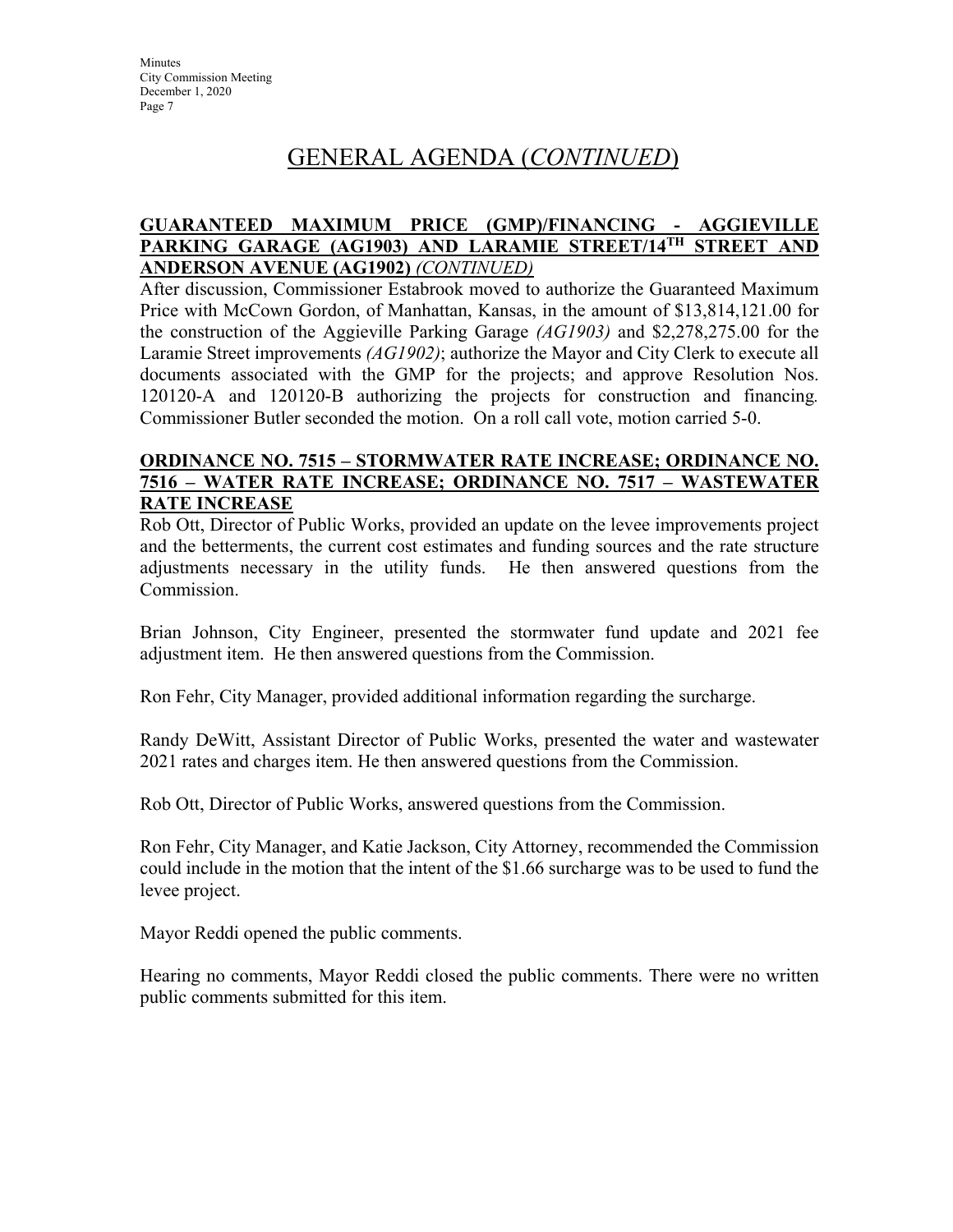### **ORDINANCE NO. 7515 – STORMWATER RATE INCREASE; ORDINANCE NO. 7516 – WATER RATE INCREASE; ORDINANCE NO. 7517 – WASTEWATER RATE INCREASE** *(CONTINUED)*

After discussion, Commissioner Hatesohl moved to approve Ordinance No. 7515 amending Section 32-185 of the Code of Ordinances setting the commercial Stormwater rate at \$8.08 per month, per Equivalent Unit and the residential Stormwater rate at \$8.58 per month, effective January 1, 2021, which includes \$1.66 per unit surcharge, intended to be used for levee bond repayment. Commissioner Estabrook seconded the motion.

Ron Fehr, City Manager, answered additional questions from the Commission.

On a roll call vote, motion carried 5-0.

Commissioner Hatesohl moved to approve Ordinance No. 7516 and Ordinance No. 7517 amending applicable sections of Chapter 32 of the Code of Ordinances to modify water and sewer rates and charges as recommended, effective January 1, 2021, which is 3%. *(For clarification, the total increase of water and wastewater is 6%, 3% of water and wastewater is for the levee)*. Commissioner Estabrook seconded the motion. On a roll call vote, motion carried 5-0.

At 10:25 p.m., the City Commission took a short break.

### **RESOLUTION NO. 120120-C – PROCUREMENT AND PURCHASING POLICY; RESOLUTION NO. 120120-D – ENGINEERING ON-CALL POLICY; AND RESOLUTION NO. 120120-E – DISPOSAL OF OBSOLETE OR SURPLUS CITY PROPERTY AND ASSETS**

Dennis Marstall, Assistant City Manager, presented this item.

Dennis Marstall, Assistant City Manager; Ron Fehr, City Manager; and Rob Ott, Director of Public Works, answered questions from the Commission.

Mayor Reddi opened the public comments.

Hearing no comments, Mayor Reddi closed the public comments. There were no written public comments submitted for this item.

Katie Jackson, City Attorney, provided options for possible motions.

After discussion, Commissioner Estabrook moved to approve Resolution No. 120120-C pertaining to the Procurement and Purchasing Policy for goods and services. Commissioner Hatesohl seconded the motion. On a roll call vote, motion carried 5-0.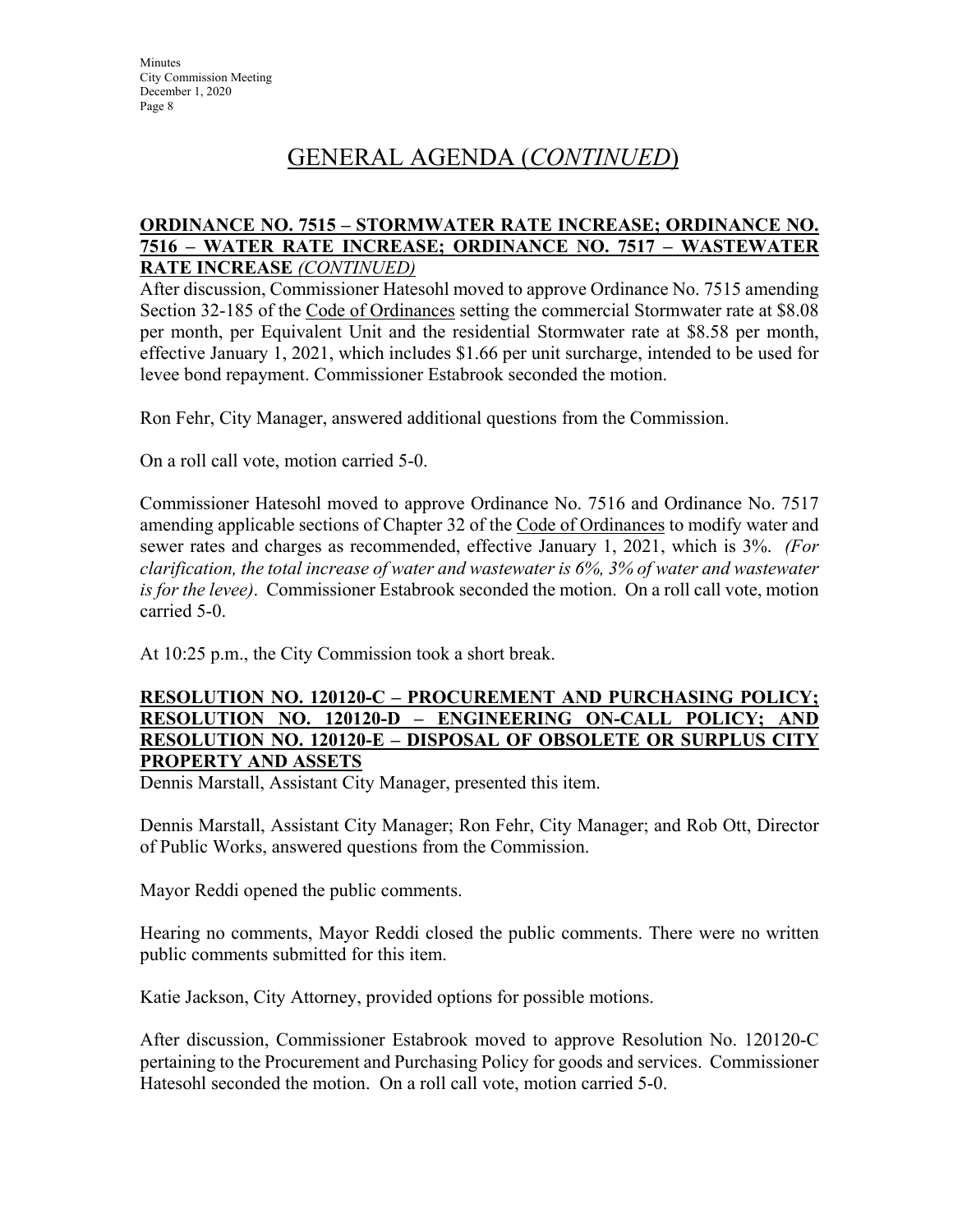### **RESOLUTION NO. 120120-C – PROCUREMENT AND PURCHASING POLICY; RESOLUTION NO. 120120-D – ENGINEERING ON-CALL POLICY; AND RESOLUTION NO. 120120-E – DISPOSAL OF OBSOLETE OR SURPLUS CITY PROPERTY AND ASSETS** *(CONTINUED)*

Commissioner Estabrook moved to approve Resolution No. 120120-D pertaining to the Selection of Engineering Consultants for Engineer On-Call Policy. Commissioner Butler seconded the motion. On a roll call vote, motion carried 4-1 with Mayor Reddi voting against.

Commissioner Estabrook moved to approve Resolution No. 120120-E pertaining to the Disposal of Obsolete or Surplus City Property and Assets. Commissioner Butler seconded the motion. On a roll call vote, motion carried 5-0.

### *ITEM REMOVED FROM CONSENT AGENDA*

### **BOARD APPOINTMENTS – RILEY COUNTY LAW ENFORCEMENT BOARD**

Commissioner Butler provided comments regarding appointments to the Riley County Law Enforcement Board.

The Commission discussed the current appointment process to the Riley County Law Enforcement Board and the comments provided through the City's website by Dr. Lorenza Lockett, representing the Manhattan Coalition for Equal Justice, recommending a more transparent and community-involved process by the City Commission for nominating and appointing the Riley County Law Board At-Large positions. Several Commissioners commented about the City Commission having future conversation, and possibly with the Riley County Commission, regarding terms limits and the appointment process.

After discussion, Commissioner Butler moved to appoint Kaleb James to the Riley County Law Board in the Citizen At-Large position currently held by BeEtta Stoney. Commissioner Hatesohl seconded the motion. On a roll call vote, motion failed 3-2 with Commissioner Estabrook, Mayor Reddi, and Commissioner Morse voting against.

Commissioner Butler moved to reappoint Commissioner Morse and BeAtta Stoney to the Riley County Law Enforcement Board and appoint Patricia Hudgins to the Riley County Law Enforcement Board *(See Attachment No. 1)*. Commissioner Morse seconded the motion. On a roll call vote, motion carried 5-0.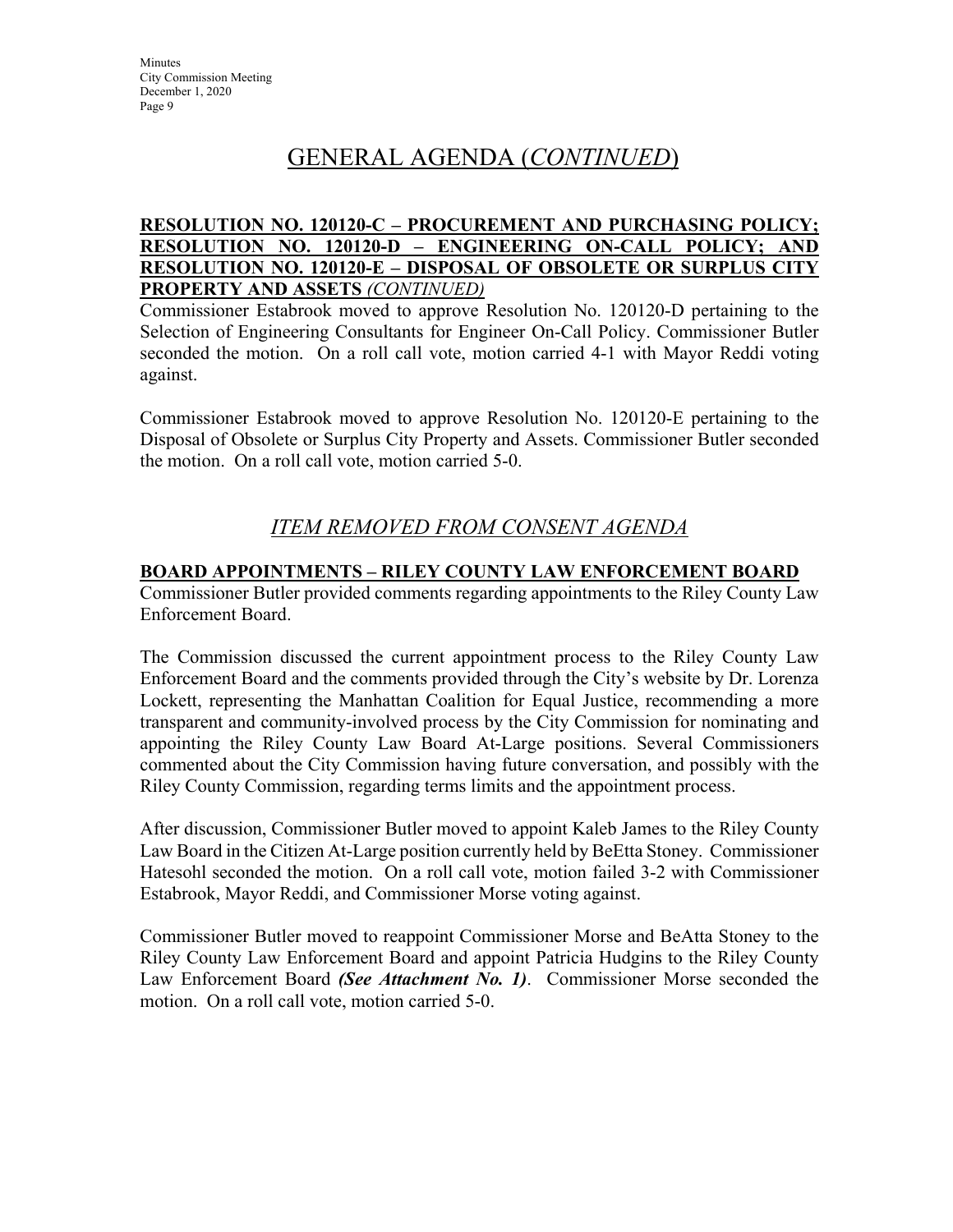Minutes City Commission Meeting December 1, 2020 Page 10

### **ADJOURNMENT**

At 11:09 p.m., the Commission adjourned.

 $m$   $\sim$ 

Brenda K. Wolf, CMC, City Clerk